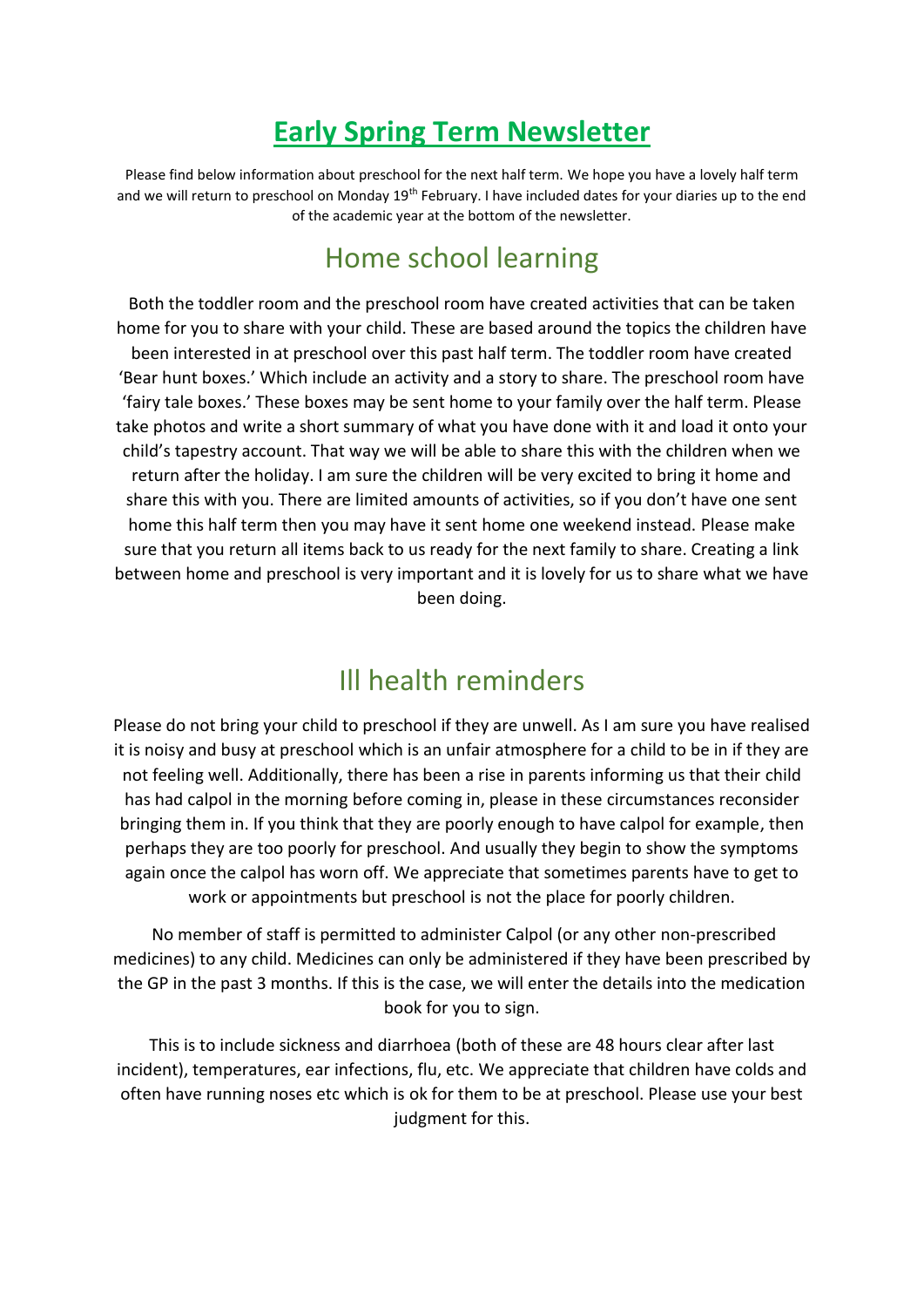## **Spare clothes**

If any families are having a sort out of clothes then we would gladly accept them as spares. We currently are very short on girls and boys trousers especially in the preschool room.

Thank you!

#### **Weather**

Please could you ensure that your child has appropriate outdoor wear. We still spend plenty of time outside so wellies, coats, hats, scarfs etc are all needed. We have noticed many children coming without suitable coats on a morning, we spend lots of time outside so please make sure your child has one with them. Children are welcome to leave their wellies on their pegs in a carrier bag if that is easier.



# **Arrival time/ collection time**

A polite request for parents to please ensure that they arriving and collecting at the correct session times that their children are booked in for. Arriving earlier/ later than expected can have a huge effect upon staff ratios, our ability to prepare for the start of the day, staff leaving/ starting as needed, lunch breaks and so much more. This is especially relevant for opening and closing times!

We understand that parents can occasionally be late due to circumstances out of their control. If you think that you are going to be late to collect then please let us know. We don't mind on the odd occasion but if this is a regular occurrence then we will have to begin charging late fees, to cover the cost of additional staff wages.



# **Committee Meeting-Thanks!**

Thank you to everyone who attended our last committee meeting!!! We really appreciate parents and grandparents attending these as this support ensures that the setting can stay open!

If you think you would like to join our committee or come along and see what we do, then our next meeting is

Monday 5<sup>th</sup> March 2018

7:30pm at preschool

Everyone is welcome to come along, we hope to see you there. If you cannot make this meeting but still would like to join the committee then please let us know!